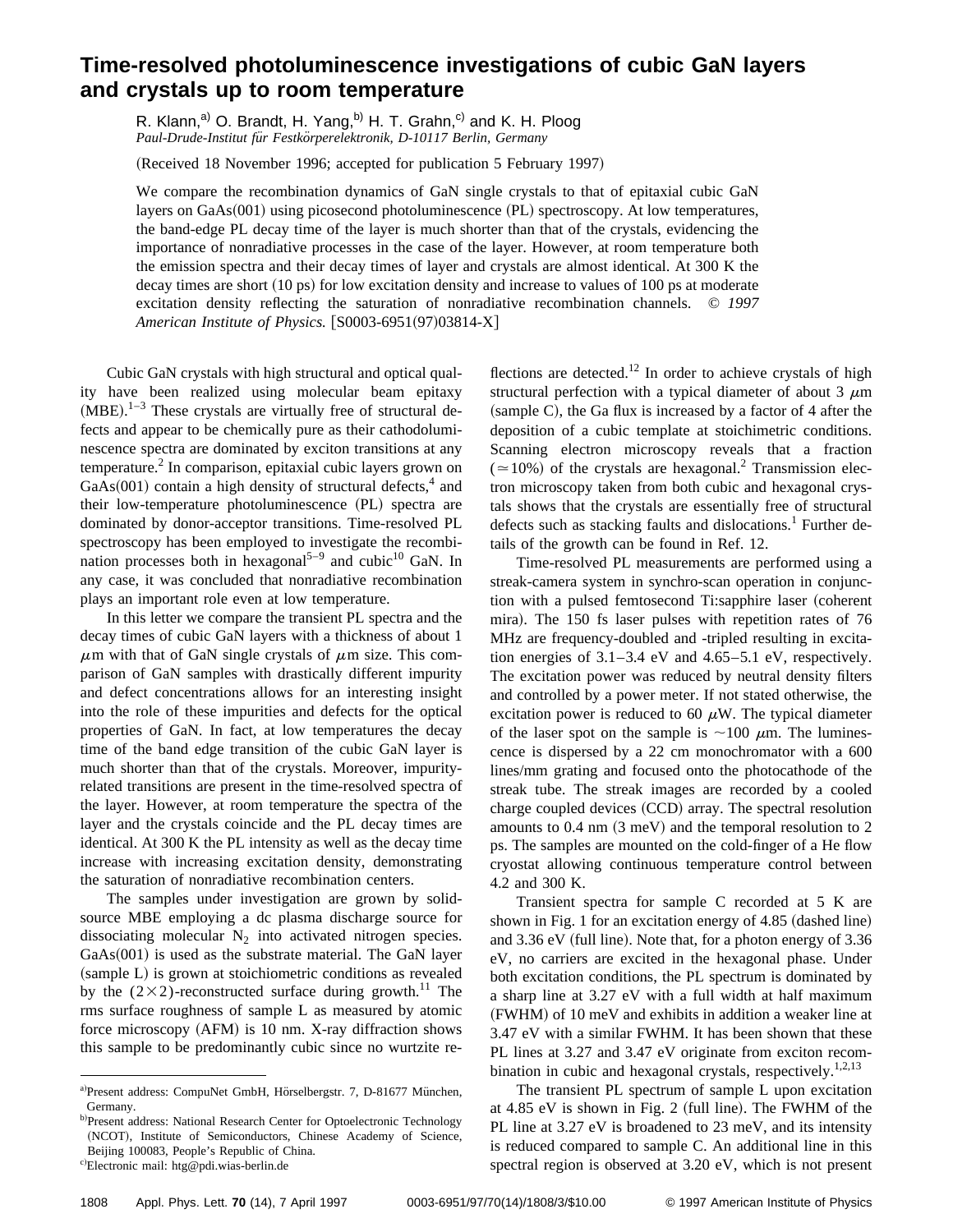

FIG. 1. Time-resolved PL spectra at 5 K averaged over the first 100 ps after excitation in sample C excited at 3.36 and 4.85 eV as indicated. The spectra have been shifted vertically.

in the time-resolved PL spectra of sample  $C$  (cf. Ref. 2). Also in the vicinity of the energy gap of the hexagonal phase two peaks are observed. The weaker one at 3.47 eV is at exactly at the same energy as the high energy peak in sample  $\overline{C}$  (cf. Fig. 1). The intensity ratio of the hexagonal peak at  $3.47$  eV to the cubic peak at 3.27 eV is about ten times smaller in sample L than in sample C (note the scaling factor in Fig. 2).

The peaks at 3.20 and 3.42 eV in sample L are presumably caused by impurity-related transitions. While the two PL lines of sample C in Fig. 1 decay on a time scale of the order of 100 ps, $^{14}$  the defect-related PL signals at 3.42 and 3.20 eV decay on a nanosecond time scale. This can be seen in Fig. 2, where, in addition to the PL spectrum at short times, the spectrum  $1$  ns after photoexcitation  $(dashed line)$ is shown. The band edge peaks have almost disappeared on this time scale, while the two defect-related peaks dominate the spectrum. The identification of these two transitions as impurity-related transitions follows from this time dependent behavior.

The PL intensity transients at 5 K are plotted in Fig.  $3(a)$ for sample C and in Fig.  $3(b)$  for sample L. The temporal evolution of all lines contains an extremely fast rise time with a value within our time resolution. The PL decay at 3.27 eV for sample C is characterized by a bi-exponential time dependence. A fast relaxation  $(40 \text{ ps})$  dominates at short times, while a slower contribution  $(150 \text{ ps})$  follows at longer times. The emission at 3.27 eV remains unchanged in spec-



FIG. 2. Time-resolved PL spectra at 5 K in sample L excited at 4.85 eV averaged over 100 ps directly after excitation (full line) and after 1 ns (dotted line).



FIG. 3. PL transients of sample C  $(a)$  and sample L  $(b)$  at 5 K excited at 4.85 eV detected at  $3.27$  (dotted line) and  $3.47$  eV (solid line).

tral position, intensity, and time dependence for both excitation energies (cf. Ref. 13). The PL decay at  $3.47$  eV for sample C is characterized by a fast decay with a single time constant of 80 ps. However, the PL decay of both band edge peaks in sample L  $[Fig. 3(b)]$  exhibits a bi-exponential dependence with time constants of 15 and 50 ps, which are similar for the cubic and hexagonal peaks. The much faster initial decay in sample L suggests a substantial contribution of nonradiative processes. Since the impurity-related peaks at 3.2 and 3.4 eV exhibit a delayed onset compared to the respective band-edge transitions, we conclude that these processes are related to carrier capture by impurities.

The emission properties of sample L at 300 K are shown in Fig. 4. The inset depicts the PL spectrum for an excitation power of 2.25 mW. The PL peaks at 3.20 eV with a FWHM of 90 meV. The transients detected at 3.20 eV are shown in Fig. 4 for two different excitation powers of  $0.20$  (dashed line) and  $2.25$  mW (full line). For  $0.20$  mW, the rise time is again below our time resolution. The apparently slower rise time of the PL transient excited with 2.25 mW is only caused by the longer time window used for this measurement. For the lower excitation power the decay is single exponential with a decay time of 10 ps. However, increasing the excitation power by one order of magnitude results in an enhancement of the PL decay time to 70 ps. In addition, the integrated PL intensity rises superlinearly with the excitation density in this excitation regime indicating participation of bimolecular recombination between free carriers.<sup>14</sup> These observations suggest a saturation of nonradiative recombination channels. The observed recombination lifetimes in sample L are identical to those for sample C and for high excitation are comparable to lifetimes observed in highquality hexagonal GaN layers on sapphire.<sup>6</sup>

In conclusion, we have studied the dynamics of the near-